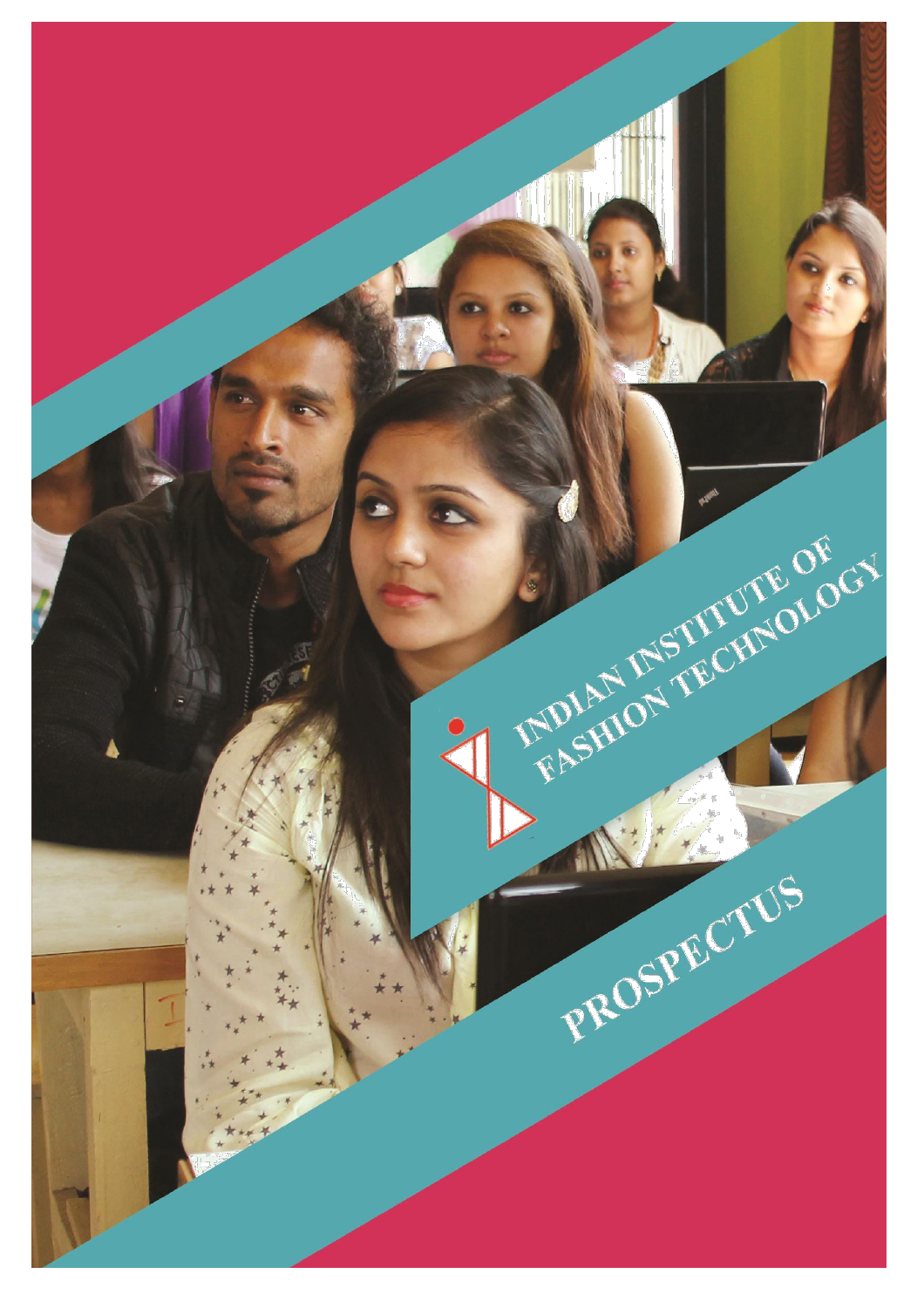

# **MESSAGE FROM THE DIRECTOR**

Dear Student,

Greetings!

On behalf of the students, Faculty members, Staff and Management of Indian Institute of Fashion Technology & IIFT College of Fashion, I take great pride in welcoming you to the IIFT fold. We appreciate your keen interest and aspiration in joining IIFT and assure you a wonderful learning experience and exposure to the amazing world of fashion.

IIFT will enable you to build a strong foundation in fashion education along with a holistic moulding and development of your personality to bring out the best of your potential.

Wishing you a Glamorous Career and a Glorious Future!

Regards

B.VEDHAGIRI

Director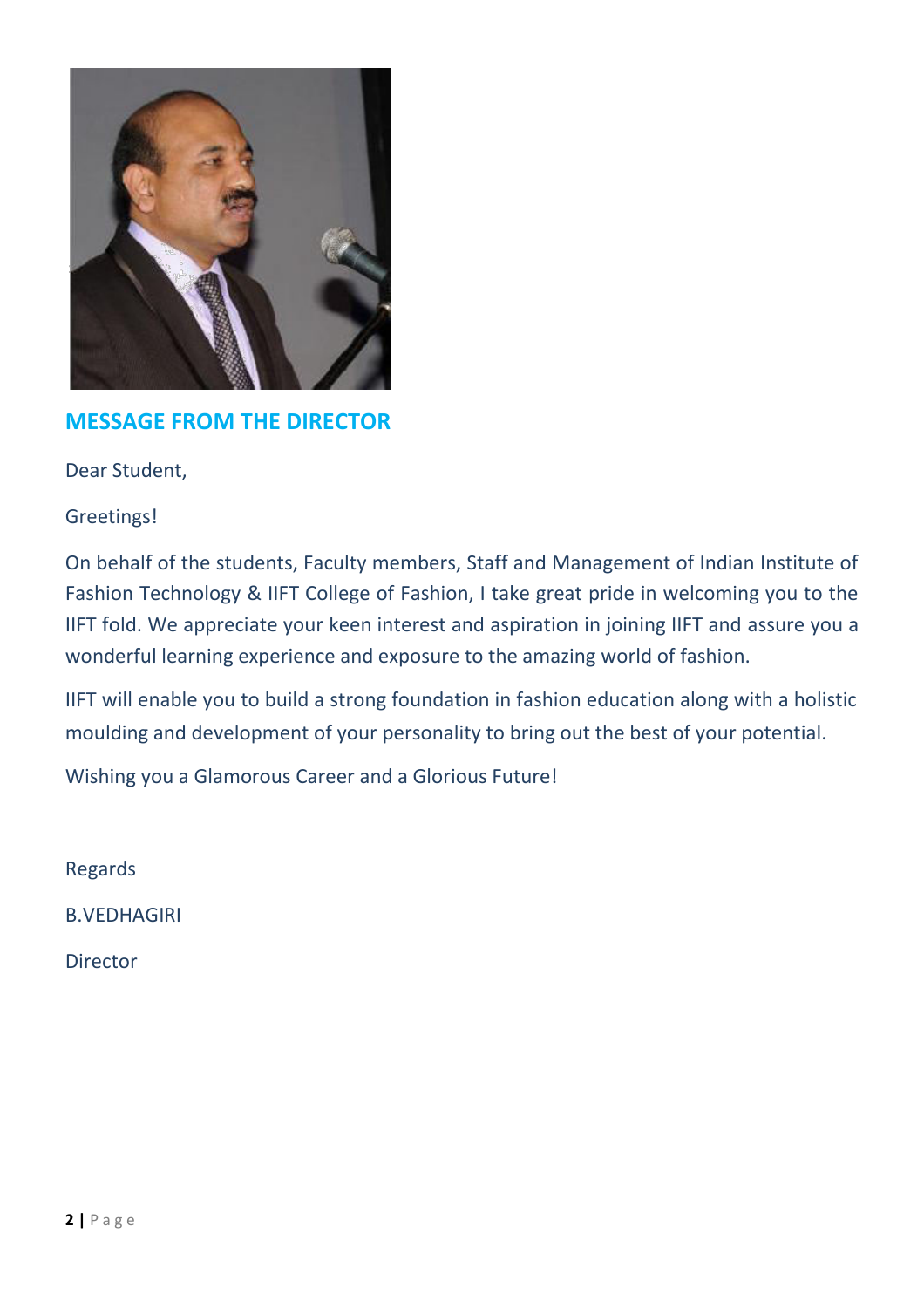# **INDIAN INSTITUTE OF FASHION TECHNOLOGY**



The average statistical growth in the global economy shows that the fashion and retail industries are by far the most stable and profitable sources of revenue. We had recognized this potential over a decade ago and have since then been the pioneers in bringing education in the fashion field to the creative young Bangalore.

After years of inspiring individuals to immerse them in the world of fashion, we have grown not only in size but also in the number of alumni and students who have positively impacted the world around us, who by being entrepreneurs and creative professionals have helped others advance in their careers as well.

We believe, in Indian Institute of Fashion Technology, that the progress of the many together has a greater value than the progress of a single individual. We promote this ideology of teamwork and encourage our students to work on their futures wholeheartedly. This dedication to being the best is what makes an IIFT'ian stronger than the rest.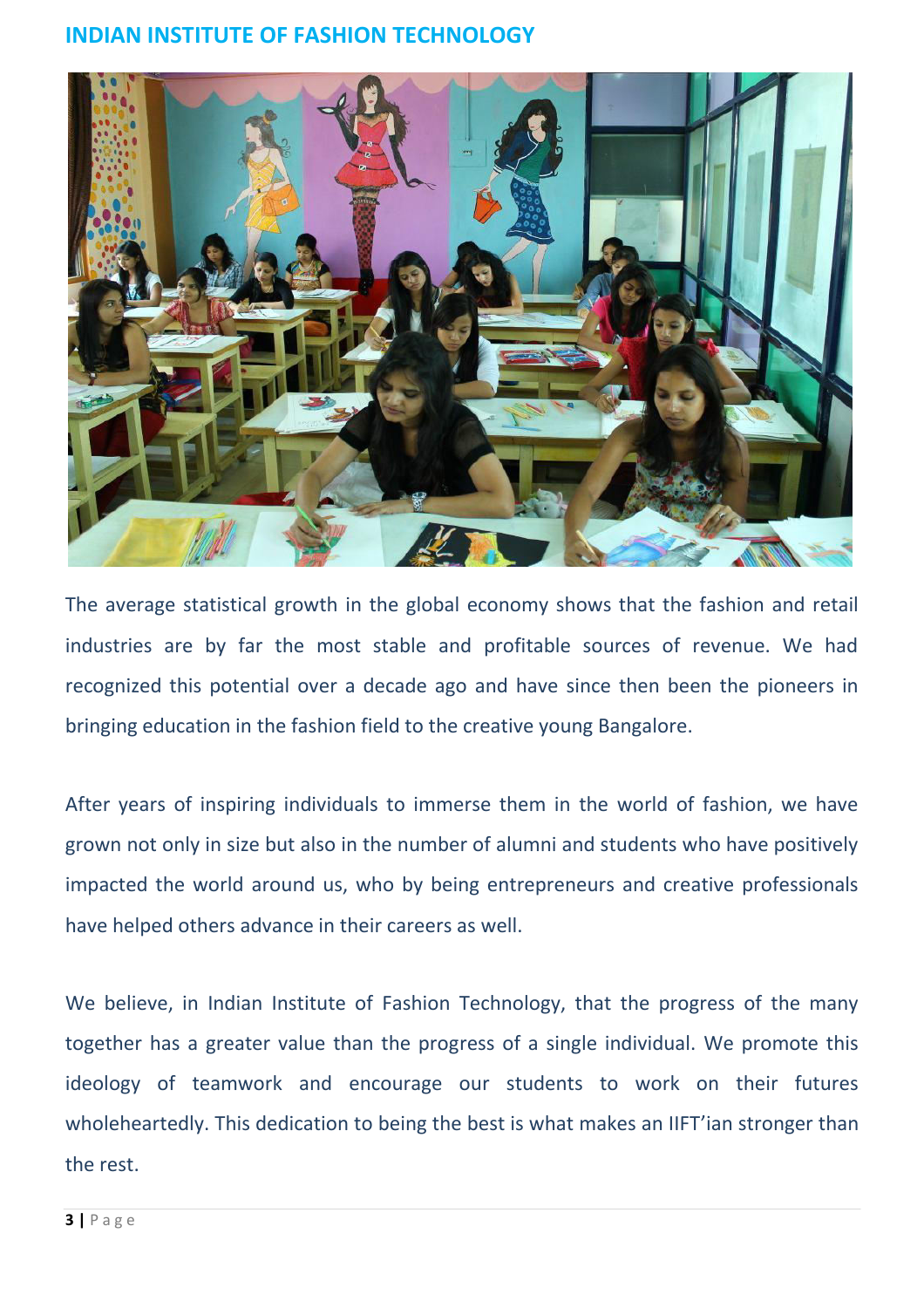## **ACHIEVEMENTS & COLLABORATIONS**

At the heart of our Institution lies the vision to give back more to the community than what we gain out of it. This reasoning has motivated us to involve ourselves, over the past decade in multiple social wellness programs in collaboration with the Ministry of Textiles, Govt. Of India, the Regional Office of the Textile Commissioner, Ministry of Small Scale Industries, and Small Industry Service Institute (MSME Development Institute) and The Government of Karnataka, Dept of Handloom & Textiles.

We have various outreach and community development training programs that helps contribute skilled professionals to the Textile and Garment Industries across our country.

We have also had the pleasure in being the first and only Fashion Technology Institute to have been sponsored by the Ministry of Defence, Government of India for resettlement training in Apparel Technology for military personnel.

With the support of the Government of Karnataka we have five Skill Development Centres set up at Belgaum,Bijapur, Chamrajanagar, Hassan and KGF. The initiative was started to provide local manpower with an alternate industry for their livelihood.

IIFT has also established a branch in Indiranagar at Bangalore, imparting Diploma and P.G Diploma programs in Fashion Designing and Boutique Management as well as weekend and short programs.

IIFT entered the Limca Book of Records (2011 Edition) for conducting the largest fashion show with 82 graduating designers showcasing 542 designs in July 2010 at Bangalore. We are also proud to say that IIFT College of Fashion students bagged the 1st and 8th Ranks in the Bangalore University examinations for B.Sc Fashion & Apparel Design & Master of Fashion Student bagged 1<sup>st</sup> Rank and secured a Gold medal in Karnataka State Women's University.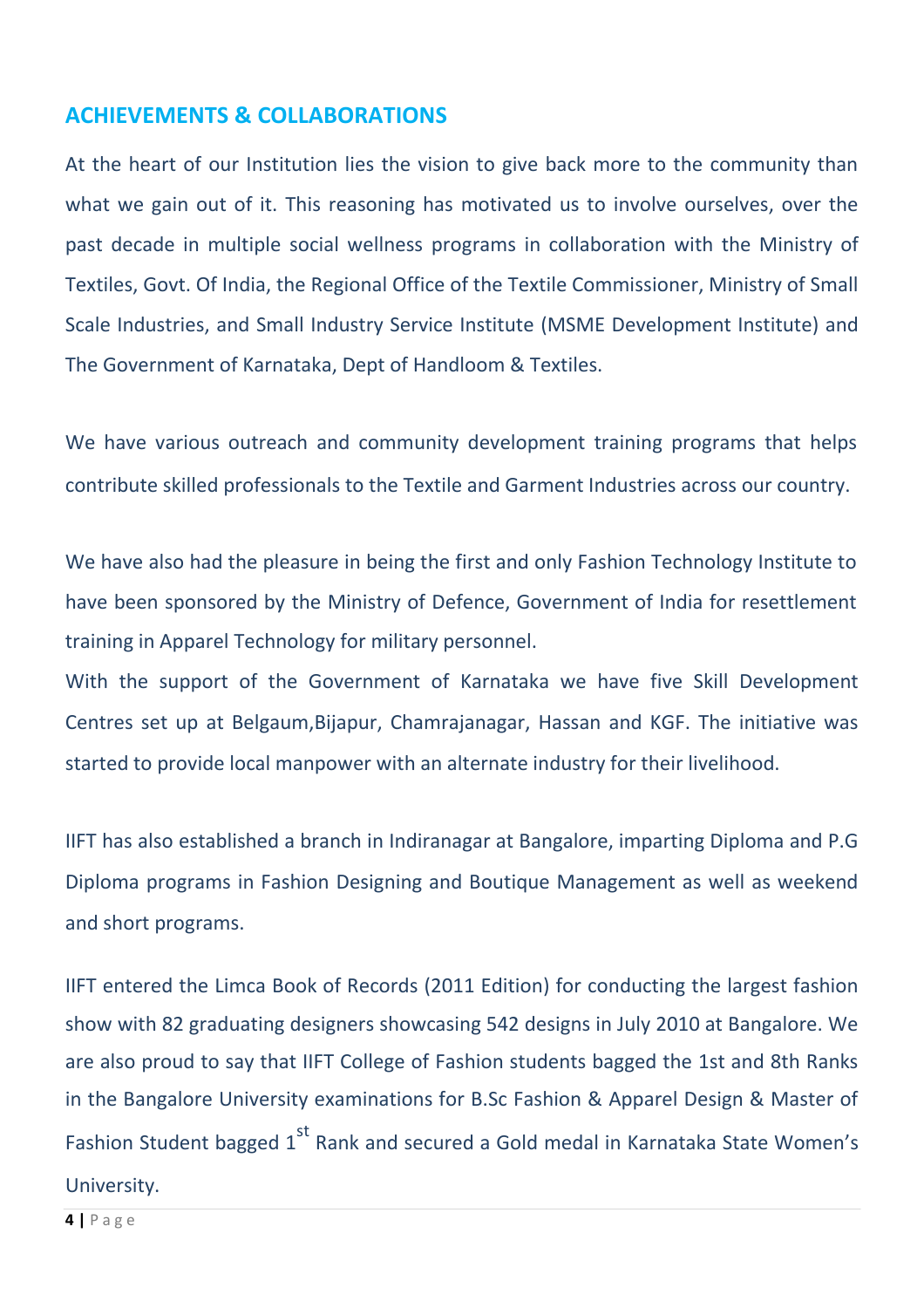# **IIFT COLLEGE OF FASHION**

### **Affiliated to Bangalore University & Recognised by the Govt. of Karnataka**

The Bangalore University, Accredited by the NAAC with an 'A' Grade, is one of the highest ranked universities in all of India. Recognized by the University Grants Commission (UGC), Bangalore University offers the best of a result driven education and opportunities to showcase their talents due to the University's proximity to one of the fastest growing economies in the country.

#### **About The Course**

The B.Sc in Fashion and Apparel Design is a well rounded UG course that involves the Theoretical and Practical applications of Fashion Design, Technology and Management. The course comprises of six semesters including, Language studies, Fashion Illustration, Textile Studies, understanding the evolution of garment making and applying the art and science of Apparel Construction & Production to the ever growing Fashion Industry, Fashion Marketing and Retailing.

## **B.SC IN FASHION & APPAREL DESIGN**

#### Course Details

Eligibility: for I semester- II PUC or 10+2 (Arts, Science or Commerce)

For III semester (Lateral entry) - 3 years diploma in ADFT / Textiles / Handlooms / Costume Designing

Duration: 3 years for Regular / 2 years for Lateral entry

#### **Scope of the Course**

A B.Sc Degree in fashion would arm a student with the knowledge to join entry level managerial positions such as Fashion Co-ordinators, Designers, Fashion Stylist, Fashion Analysts, Production Executives, Merchandisers, Pattern makers, Fashion Journalists, Photographers & Freelancers.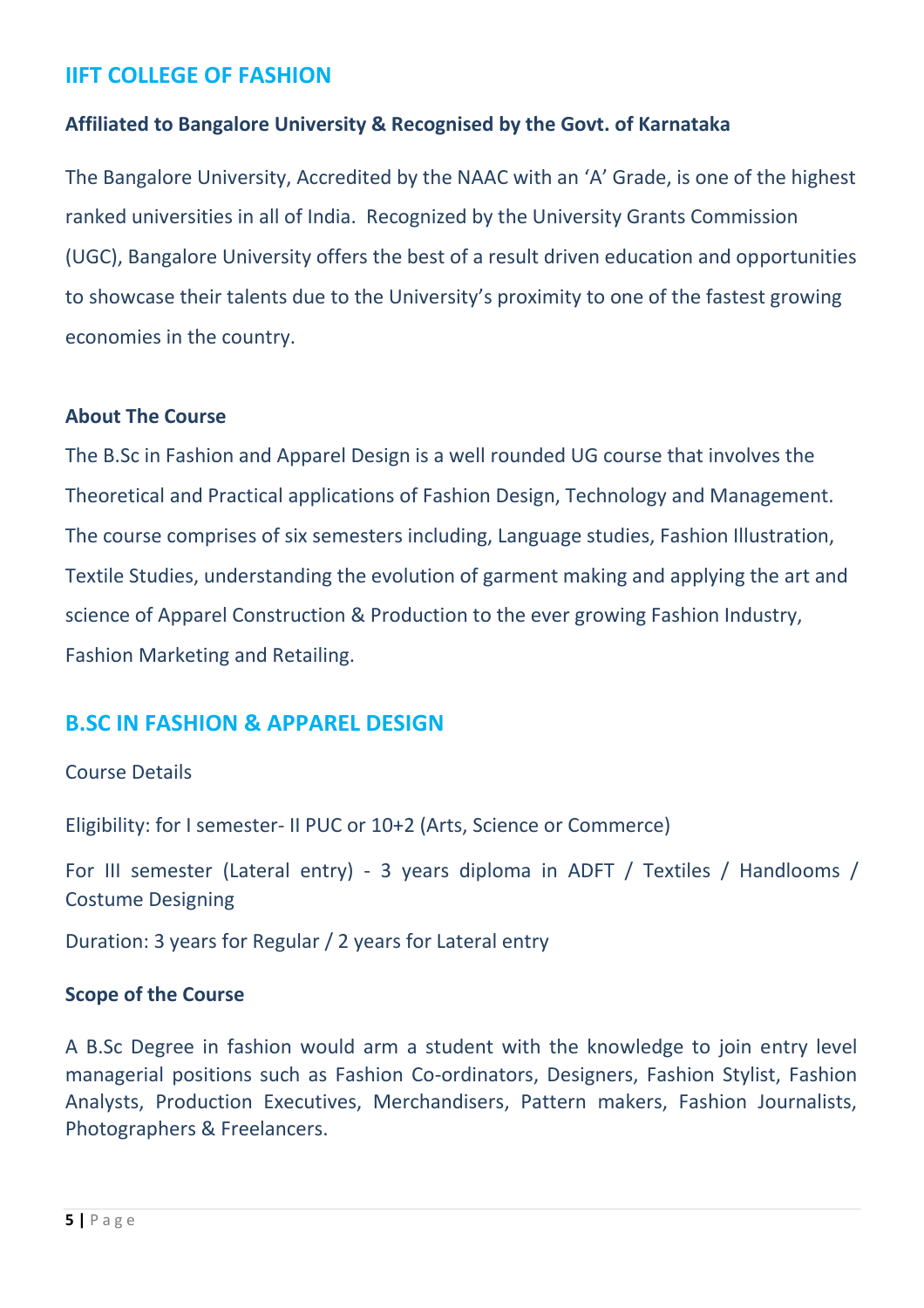# **COURSE STRUCTURE**

**Semester I**

- Language I
- $\triangleright$  English I
- Fibre& Yarn Science
- $\triangleright$  Elements of Fashion & Design
- Pattern Making & Garment Construction
- $\triangleright$  Environment and Public Health

# **Semester IV**

- Language IV
- $\triangleright$  English IV
- > History of Textiles & **Costumes**
- $\triangleright$  Textile & Apparel Testing
- $\triangleright$  Apparel Production
- $\triangleright$  Life Skills

#### **Semester II**

- $\triangleright$  Language II
- $\triangleright$  English II
- Fabric Science & Analysis
- Fashion Illustration & Design
- $\triangleright$  Pattern Making & Garment Construction- II
- $\triangleright$  Constitution of India and Human Rights Theory

## **Semester V**

- $\triangleright$  Fashion Retail, Marketing & Merchandising
- Apparel Computer Aided Design- I
- **Eashion Accessories**
- $\triangleright$  Draping
- $\triangleright$  Needle Craft
- $\triangleright$  Internship Training/craft documentation
- $\triangleright$  Banking & Finance



- $\triangleright$  Language III
- $\triangleright$  English III
- $\triangleright$  Textile Wet Processing
- Fashion Art and Design
- $\triangleright$  Pattern Making & Garment Construction- III
- $\triangleright$  Indian History, Culture and Diversity

# **Semester VI**

- Entrepreneurship Development
- Apparel Computer Aided Design- II
- Garment Surface **Ornamentation**
- $\triangleright$  Apparel Total Quality Management
- $\triangleright$  Clothing culture & communication
- Fashion Portfolio & Design Collection
- Fashion Portfolio & Design Collection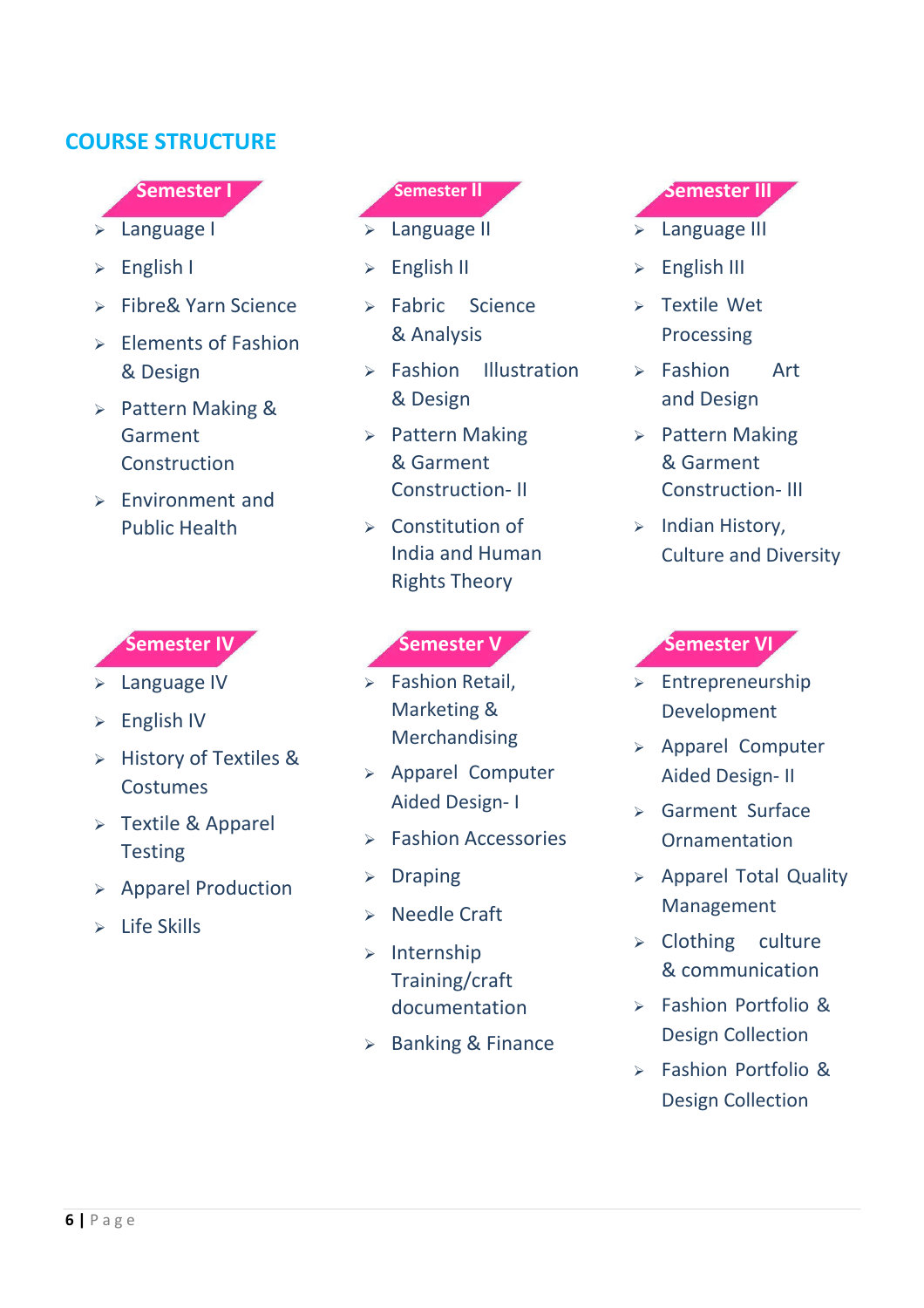## **PLACEMENTS**

The Fashion Industry is a close knit community that believes in retaining and enhancing its recruits. Over the last decade we have made ourselves an integral part of the community that provides the industry with a reliant and intelligent workforce. Indian Institute of Fashion Technology expects its students to not only be employable but also capable of providing employment.

Entrepreneurial activities are widely encouraged and we believe in providing as much encouragement and support that we can from the very beginning. Having a rich alumni association that is compassionate of the younger generations is one of our greatest prides; our students have these opportunities and people at their disposal and can avail our help at any point during and after their time with the institute.

The Industry-Institute Interaction program is an active program which results in a high ratio of placements with IIFT alumni working in leading organizations.

| <b>BLR KNITS PVT LTD.</b> | <b>LNJ APPARELS</b>        | <b>PN RAO</b>            |
|---------------------------|----------------------------|--------------------------|
| <b>UNITEX APPARELS</b>    | <b>SYNERGY FASHION</b>     | <b>ADITYA BIRLA</b>      |
| <b>LT KARLE</b>           | <b>EVERBLUE APARELS</b>    | <b>TEXPORTS</b>          |
| <b>SHAHI EXPORTS</b>      | <b>BANGALORE BABY WEAR</b> | <b>MOM AND ME</b>        |
| <b>FS FASHIONS</b>        | <b>GOKULDAS IMAGES</b>     | <b>TAMMANNA</b>          |
| <b>MANDANA</b>            | <b>INDUS LEAGUE</b>        | <b>PANTALOON</b>         |
| <b>AQUARREL</b>           | <b>SHOPPER'S STOP</b>      | <b>SAN FAB INDIA LTD</b> |
| <b>MADURA GARMENTS</b>    | <b>RENUKA SILKS</b>        | <b>K MOHAN</b>           |
| <b>HIMATASINGKA SEIDE</b> | <b>SOCH BOUTIQUE</b>       | <b>GOKALDAS EXPORTS</b>  |
| <b>PINNIUM BAGS</b>       | <b>FINNESE</b>             | <b>SPARKLES</b>          |
| <b>ANGADIA SILKS</b>      | <b>TECHNOPACK</b>          | <b>DIESEL</b>            |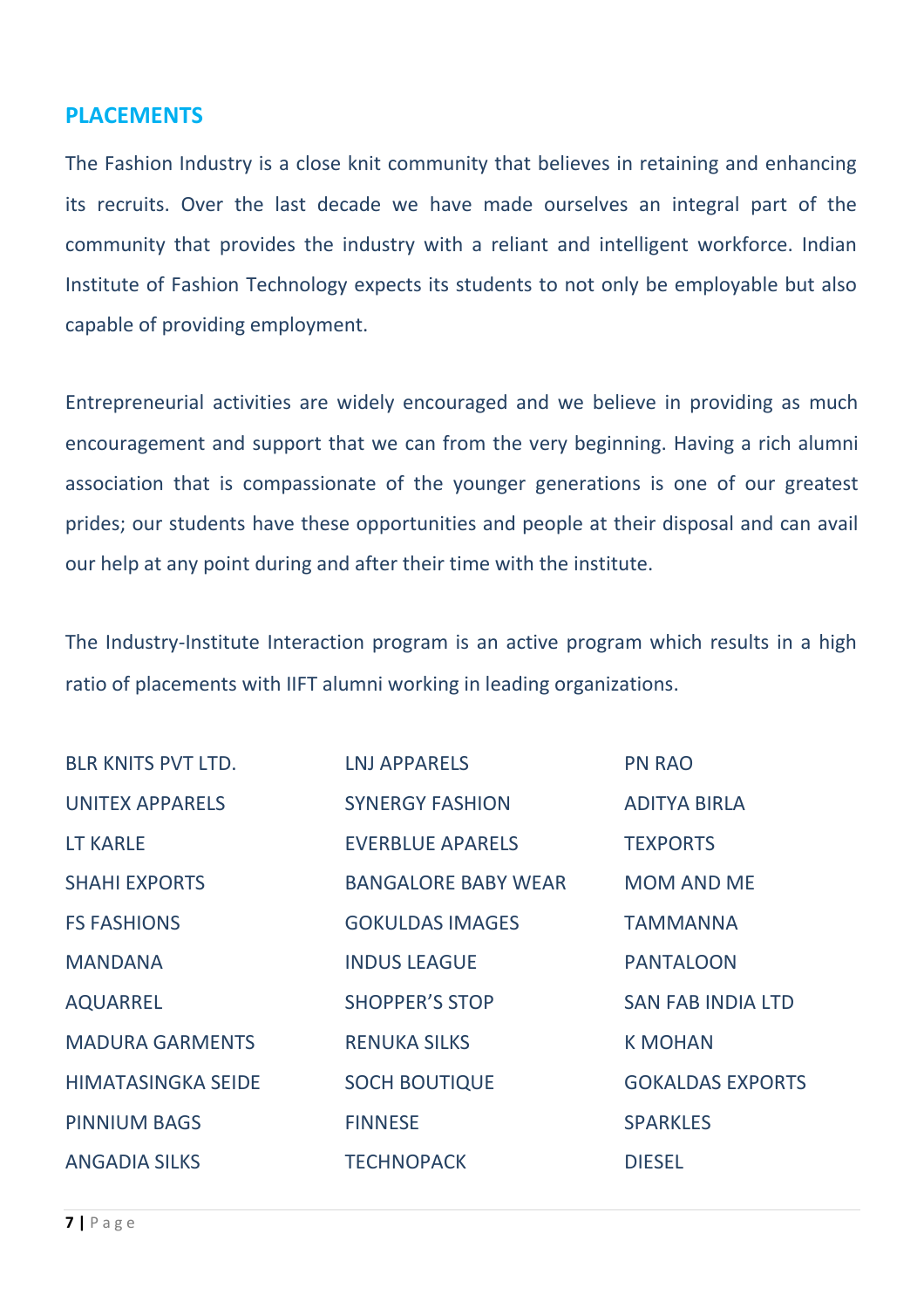# **FACILITIES & INFRASTRUCTURE**

The Indian Institute of Fashion Technology is housed in a spacious building in the heart of Bangalore city. Students are taught in classrooms with access to audio visual equipment and overhead projectors. We believe that learning should not be limited to just the theoretical and thus at IIFT, the focus is on our students to test out their ideas and make them tangible. We have design labs and a spacious shop floor that is fitted with heavy duty machinery, pattern and cutting tables and computer labs for aiding in design. A well stocked library with the best Fashion and Apparel related books is at the service of our students as and when they require.



## **EXAMINATIONS**

Examinations will be conducted by the Bangalore University. Students who have less than 75% attendance and students who have any Fee arrears including Exam Fees will not be permitted to attend the Examination.

## **CERTIFICATION**

Successful candidates will be issued with the degree of B.Sc Fashion & Apparel Design by the Bangalore University.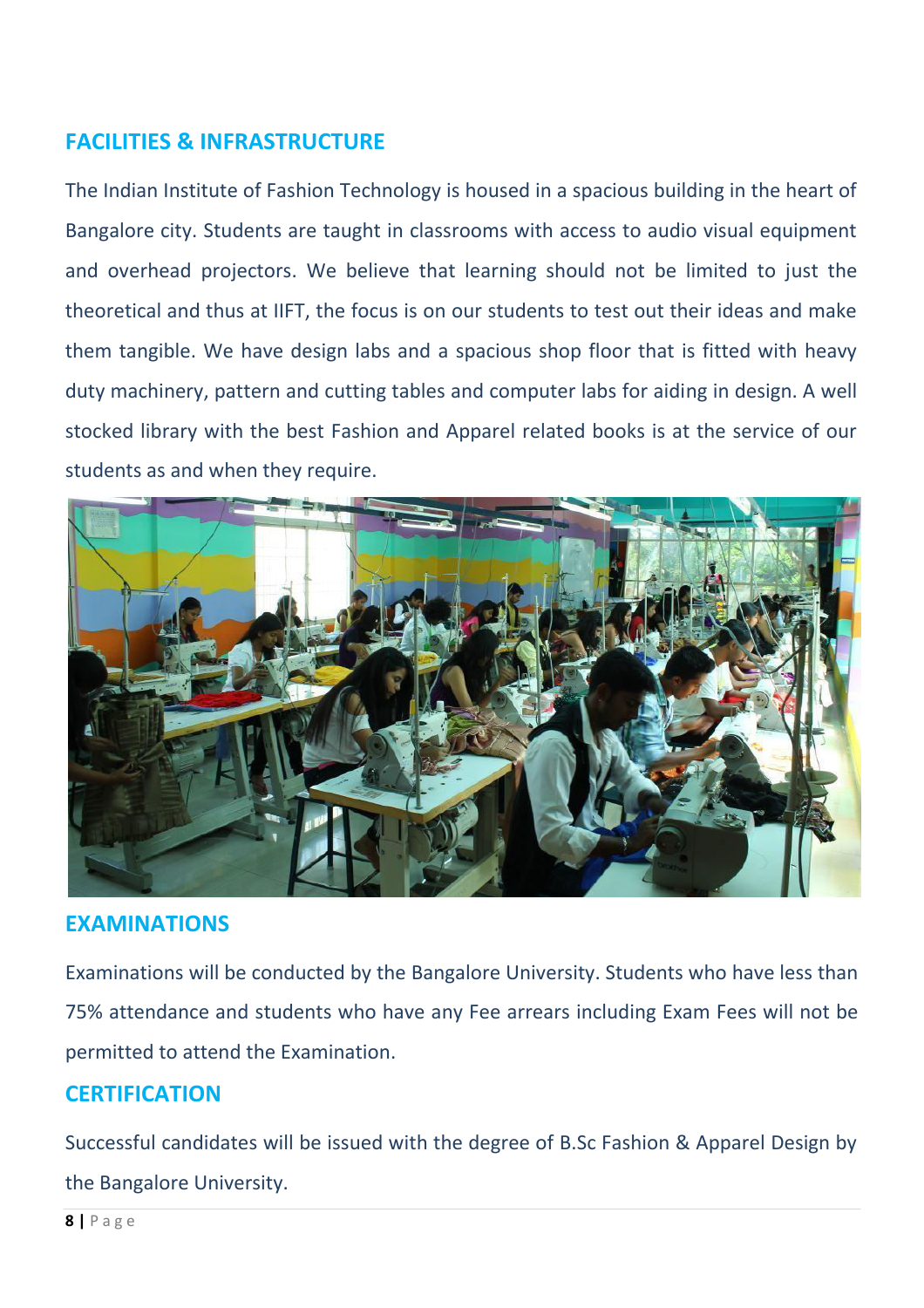## **NOTES FOR STUDENTS**

**Fees:** All Fees quoted are in Indian Rupees. The College reserves the right to change the fees at anytime. Fees once paid will not be refunded under any circumstances.

**Grievance/ Complaints:** In case of any grievance / complaints, the students / parents / guardians are welcome to put their grievance in writing and meet the concerned faculty / staff and have it readdressed.

In case they are not satisfied, they have the grievance or complaint escalated to the HOD, Principal, and finally the Director / Chairman. The decision of the Chairman will be final and binding.

Limited Liability: IIFT's liability for compensation payments to the students/parents in any case of omission/commission/ negligence/injury/damage/ grievous injury/stroke/ fatality/ and other risk, etc, will be restricted & limited to the fees paid to us on that date for that particular semester.

**Arbitration:** In case of any dispute or difference arising in respect with the Institution the same shall be settled by a sole arbitrator appointed by IIFT under the provision of the Indian Arbitration and Conciliation Act, 1996, or any amendment, modification or supplemental thereto. The venue of the arbitration proceedings shall be at Bangalore and shall be in English Language. To the extent permitted by law, the arbitrator's award shall be final and binding and the award shall be enforceable in a competent court of law.

**Declaration:** Students should abide by the rules and regulations of the College and Bangalore University. Student should undertake to study and complete all 6 semesters of the B.Sc FAD course at IIFT College of Fashion if he/she is admitted to the course and should undertake not to cancel his/her admission or discontinue his/her studies at any stage under any circumstances.

**Jurisdiction:** All disputes are subject to the jurisdiction of Bangalore City Courts only.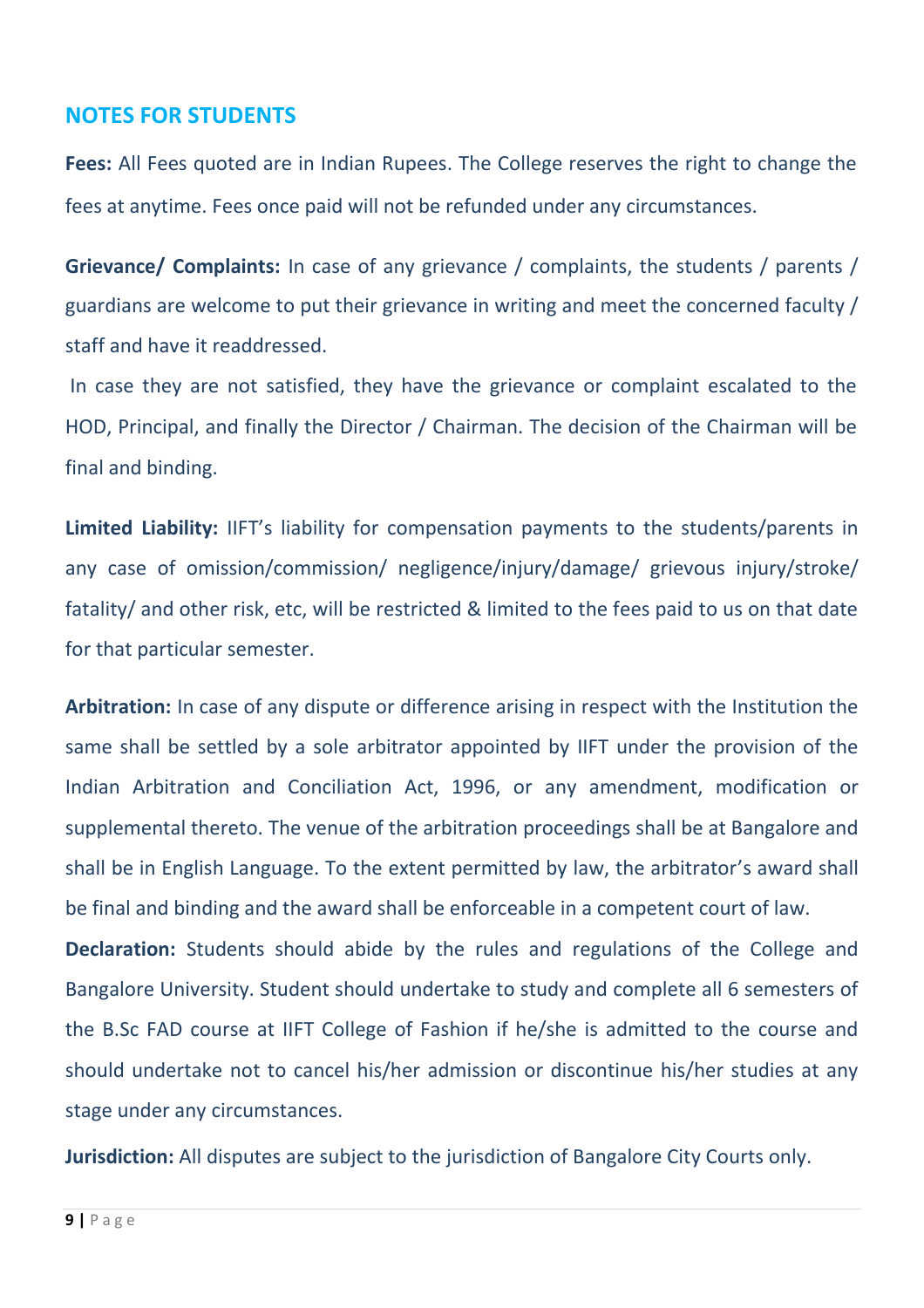## **STEPS FOR ADMISSION PROCESS:**

- 1. Download application form from the website (www.iiftbangalore.com) or obtain it through email by sending a request with your details to admissions@iiftbangalore.com.
- 2. Fill up the application form, affix passport size photo and sign the application form.
- 3. Write a statement of purpose essay in English. Explaining why you wish to enrol for this program and why you have chosen to study at IIFT. It should be hand written by the candidate in about 250 words in a plain white A4 sheet.
- 4. Scan the filled admission application form as well as the essay and email it to admissions@iiftbangalore.com.
- 5. Send the original admission application form by speed post/courier to Indian Institute of Fashion Technology, #3, 1/6, 1st Cross, M C Road, Vijayanagar, Bangalore-560079, Karnataka.
- 6. Make a payment of Rs.1000/- through NEFT/RTGS and send the transaction confirmation code to admissions@iiftbangalore.com

#### **Accounts details:**

| <b>IFSC CODE</b>    |                          | SBIN0040231                            |
|---------------------|--------------------------|----------------------------------------|
| <b>ACCOUNT NO</b>   |                          | 54030154487                            |
| <b>NAME OF BANK</b> |                          | $:$ STATE BANK OF INDIA                |
| <b>BRANCH NAME</b>  |                          | VIJAYANAGAR,                           |
| NAME OF ACCOUNT     | $\sim 1000$ km s $^{-1}$ | INDIAN INSTITUTE OF FASHION TECHNOLOGY |

- 7. On receipt of the above, you will receive a user ID and password for the online entrance examination along with model questions and guidelines for the online entrance examination.
- 8. Date of entrance exam will be intimated by email/SMS/Mobile phone call.
- 9. The student has to appear in the online entrance exam as per the schedule.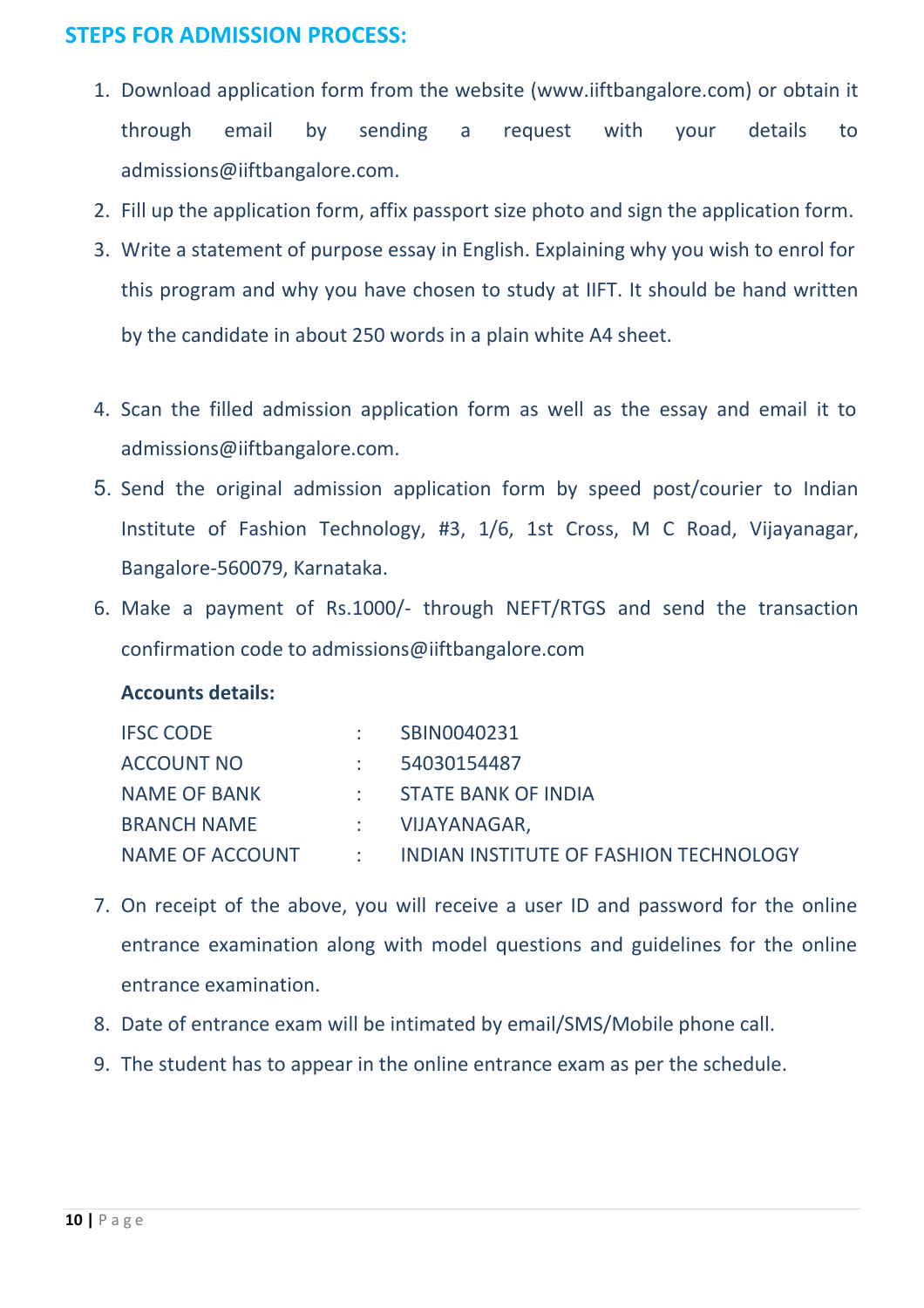- 10. Successful candidates will be intimated by a email regarding their selection and will be asked to obtain provisional admission by remitting a non refundable initial admission fee of Rs.30,000/- (which is inclusive of the total fee payable) within the date prescribed.
- 11. A provisional admission confirmation letter will be sent to the student on receipt of the above fee along with instruction for submission of original documents and balance fees.

## **NOTE FOR STUDENTS:**

A. Students who are appearing for the final year qualifying exams (Higher secondary/ II PUC/Intermediate/10+2in case of direct entry or  $3<sup>rd</sup>$  year Diploma in ADFT/Fashion/Textile/Handloom for Lateral Entry) also can apply and go through all the admission process and procedures. They can pay this initial admission fees and obtain provisional admission which will be subject to their passing the qualifying examination.

In case they fail in the qualifying exam, as well as the supplementary qualifying exam after verifying the proof of failing they will be refunded the initial fees after deducting a processing fee of Rs.10,000/-

- B. Fees once paid shall not be refunded under any circumstances.
- C. All admissions will be provisional subjected to the approval of the University/Institute and submission of all original documents and completion of the admission formalities, including paying of fees.